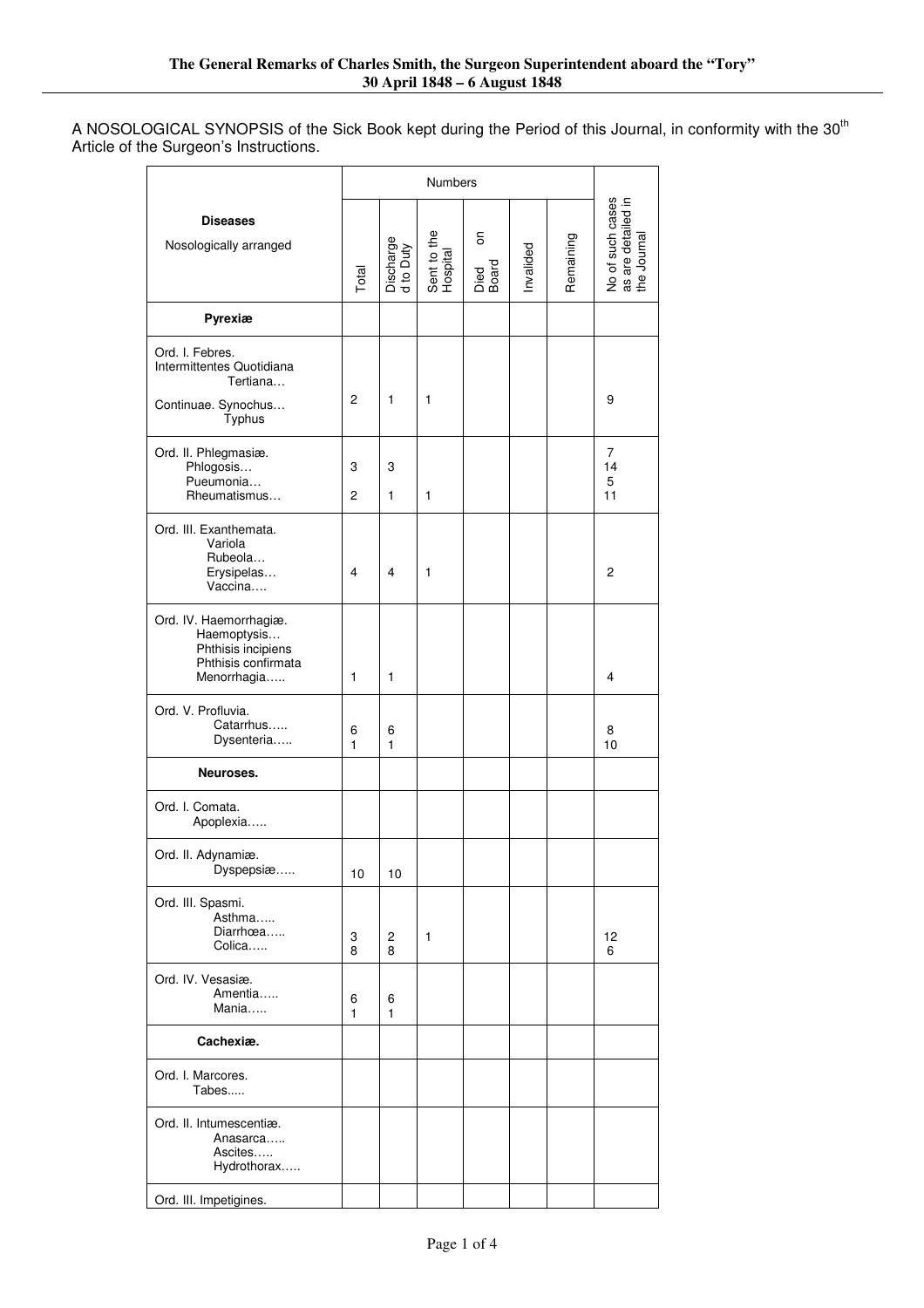| Syphilis<br>Scrophula<br>lcterus                         | 1                   | 1                   |   |  | 1            |
|----------------------------------------------------------|---------------------|---------------------|---|--|--------------|
| Scorbutus                                                | $\mathbf{1}$        |                     | 1 |  | $\mathbf{1}$ |
| Locales.                                                 |                     |                     |   |  |              |
| Ord. I. Dysæsthesiæ.<br>Amaurosis                        |                     |                     |   |  |              |
| Ord. II. Dysorexiæ.<br>Anorecia                          | $\mathbf{1}$        | $\mathbf{1}$        |   |  |              |
| Ord. III. Dyscinesiæ.                                    |                     |                     |   |  |              |
| Ord. IV. Apocenoses.<br>Gonorrhœa                        | 1                   | $\mathbf{1}$        |   |  |              |
| Ord. V. Epischeses.<br>Ischuria<br>Obstipatio<br>Dysuria | 1<br>$\overline{c}$ | 1<br>$\mathfrak{p}$ |   |  |              |
| Ord. VI. Tumores.<br>Aneurisma                           |                     |                     |   |  |              |
| Ord. VII. Ectopiæ.<br>Hernia<br>Prolapsus                |                     |                     |   |  |              |
| Ord. VIII. Dialyses.<br>Vulnus<br>Ulcus<br>Contusio      | $\overline{4}$      | 4                   |   |  |              |

On referring to the preceding nosological synopsis, it will be seen that the Female Transports have in general, been very healthy during the passage from England to this place and that no fatal case has occurred and only a few of a severe character. The total number of sick and hurt amount to 50, of these forty-six have been cured on board and four sent to the Colonial Hospital in this Colony, nearly convalescent.

The convicts when received on board at Woolwich, were in general thin and pale, no doubt through much confinement in prison, many of them appeared to be suffering from mental depression at the prospect of leaving their friends and native country while a few were completely apathetic as in everything going on around them. During the first month, **dyspeptic afflictions** (impairment of the power or function of digestion) and calls of severe headache and constipation were common. Hysterical symptoms of various kinds frequently presented themselves; these complaints may be accounted for partly by the moral situation on which many of the females found themselves placed and partly by the nature of the lives some of them had led before being convicted.

Being deeply impressed with the influence of the mind on health, every means were taken to have the transports cheerfully and usefully occupied in making shirts (of which 500 were made up during the voyage) and in knitting. Regular morning and evening schools were established for reading and writing under the care of the Religious Instructor and every portion of the day set apart for some particular duty. Constant employment has no doubt a most beneficial effect on their health and adds very much to their comfort and happiness. Opportunities were taken to encourage the desponding by pointing out to them, the probability of their doing well in the Colony, provided their conduct deserved it, during the voyage and the great advantages that would accrue to them by a following out a regular and industrious course of life.

The prison was carefully cleaned out every morning and the scuttles opened, when the weather would permit. The swinging stoves with coke fires were used during damp or heavy weather and the "tween decks" preserved in a dry and comfortable condition. The temperature in the prison never exceeded 81° of Fahrenheit. The solution of the chloride of lime was freely used in the hospital and prison and ????? always with the best effect in destroying that ??????????? which is present in every crowded vessel during hot weather.

Considerable attention was paid to the personal cleanliness of the convicts, the underclothing were regularly changed and the beds and bedding aired by hanging them up in the rigging. During the month of July the weather became much colder as we advanced southward and a few **catarrhal** (inflammation of a mucous membrane) and **rheumatic** affections occurred, but in general, the females were much improved in appearance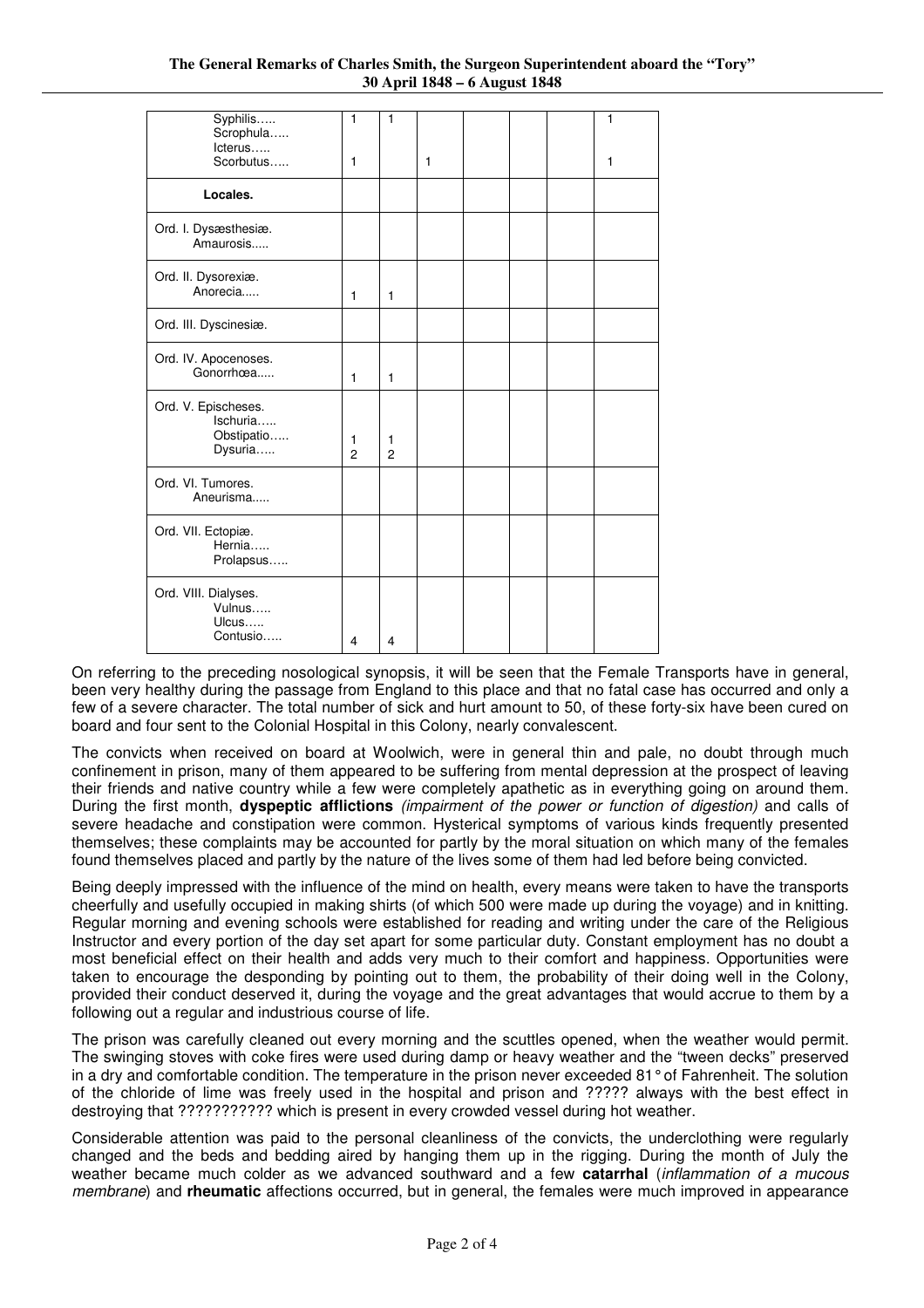and had completely lost that pale and sallow look which almost all had when received on board. They continued to improve during the remaining portion of July and first part of August and when discharged to the "Anson Hulk" at Hobart Town, the change that had taken place during the voyage was most striking, with the exception of four sent to the colonial hospital, they had all the aspect of high health.

The total number of sick as stated above, amount to 50, being in the ratio of 1 to 3. Of these, 2 cases have been reported under the head of **Synochus** (a continuous fever) as they nearly resembled that type of fever; the first  $N^{o}(9)$  was sent to the colonial hospital. The second was of a more tractable character and readily responded to the remedies prescribed. There were four cases of **erysipelas** (superficial bacterial skin infection), the first recurred before leaving England and was of a severe character, the remaining three were of less importance and readily gave way to the usual remedies. The bowel complaints, comprising **dysentery** (inflammation of the intestine) N°(10), **colica** (spasmodic pain in belly) and **diarrhea**, amount to 13, some of the colicky afflictions were very troublesome, requiring acute treatment - large opiates, and injective enemata. Of the three cases of Diarrhea one was sent to the Colonial Hospital, the two cured on board were less obstinate, mercurial alteratives (obsolete term used for drugs said to reestablish healthy functions of the system), chalk, with catechu (astringent extract from leaves formerly used in treatment of diarrhea) and opium were used with success.

The **catarrhal afflictions** (nasal congestion usually associated with having a cold), six in number, were of a more varied character, in a few cases there was a good deal of respiratory disturbance, and Smart Pyrexia (fever) requiring the use of the lancet (for blood letting), antimonials (wine containing antimony), and counterirritants, in others laxatives, and sudorifics (causes sweating) with abstemious regimes (refraining from free use of food and strong drink) were found sufficient to relieve the symptoms.

The **dyspeptic** complaints (impairment of the power or function of digestion) were numerous and difficult to treat, constipation, with severe headache and general debility were the most frequent symptoms, laxatives, bitters and tonics variously combined were exhibited, but only with partial benefit. There is little doubt but that the nature of life on board of ship; want of exercise tends much to aggravate these disorders. Towards the end of the voyage however, they had nearly all disappeared.

There is one case of **Menorrhagia** (excessive menstrual flow) reported, N°(4). This patient was discharged in Van Diemen's Land in good health; the amelioration that had taken place in her appearance during the voyage was most striking.

Of the two **rheumatic afflictions**, one was cured on board, the other was sent to Colonial Hospital. They had both been the subject of the same complaint at a former period, the great vicissitudes of temperature during this voyage is not favourable to disorders of this kind.

The cases of **Phlogosis** (inflammation) were all cured on board, the proportion of this genus is comparatively low, inflammatory afflictions of the extremities being in general extremely common at sea.

No casualties of any importance occurred during the passage, only slight cases of **contusio** (contusion, bruising) four reported with the symptoms.

The only remaining case is one actioned under the heading of **Scorbutus** (scurvy, lack of vitamin C). No similar symptoms appeared in any of the other females and I am inclined to think that in this instance it was more the result of simple debility, than from any excess of salt provisions. The preserved potato now supplied is a valuable addition to the convicts rations and no doubt has a most beneficial effect in counteracting that peculiar influence which salt provisions are well known to have (when long continued). The potato was served out in the proportion of 2oz each female and there can be no question but that it contributed largely in the high state of health they enjoyed during the voyage out. Lime juice was served out in the proportion directed by the printed instructions.

Island of Van Diemen's Hobart Town August  $19<sup>th</sup>$  1848

Charles Smith, Surgeon Superintendent, "Tory" Convict Ship